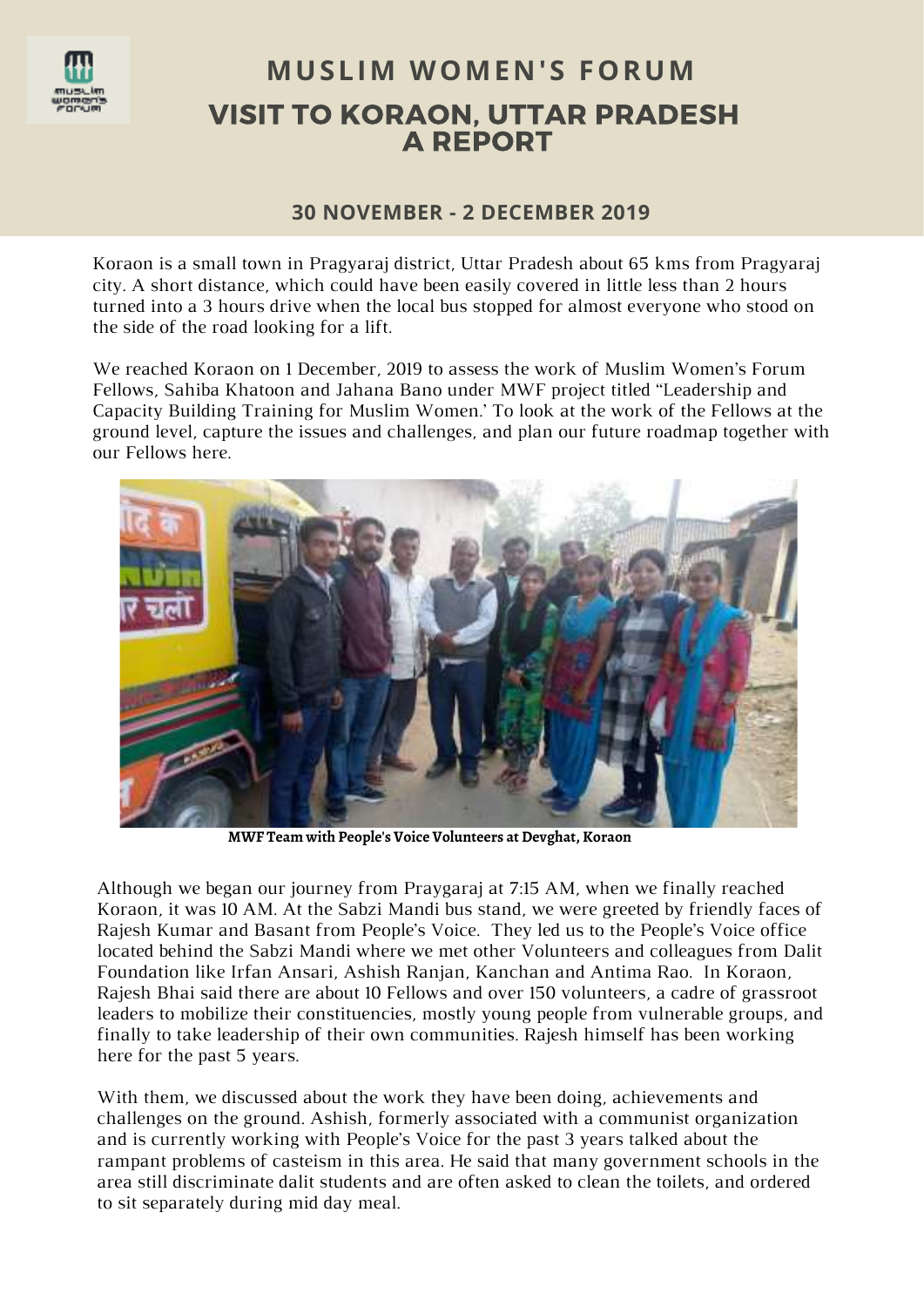Rajesh reiterated, "Situation is slightly better in Koraon, largely due to the communist movement in the area which successfully implemented land reforms in 90s. Here we have a number of dalits with agricultural lands. However, in the nearby areas bordering UP and MP, we still have situation wherein Dalits are asked to take permission from the upper caste even to go out of town."

We looked together at the 2011 Census and found information like Koraon has a population of 14,821. Literacy rate is 75.29 % higher than state average of 67.68 %. While Male literacy is around 84.71 %, female literacy rate is 65.25 %. (Census India 2011). We were also told that Koraon has favourable and suitable climate, vast areas of fertile soils, sunshine and adequate water resources, which is ideal for rice cultivation. Badlam, a Fellow at People's Voice office said that rice produce from Koraon is better in quality than rice produce from Punjab or Haryana. They said that less ureaand other fertilizers are used. Most people here make use of their fodders (purali)for their cattle. So situation like air pollution emergency in Delhi caused by the excessive burning of purali in nearby villages have been averted in Koraon.

#### **Sahiba Khatoon:**

We began our work by first meeting Sahiba at her house. At 11:30 AM, we reached Sahiba's house accompanied by Rajesh and the others. Sahiba, and her mother, Sitara and Sabreen, her sister-in-law gave us a very warm welcome. We were also offered food and lodging for the night, which we gladly accepted. Sahiba has selected 10 villages in Koraon areas where she was to carry out her work. Although she regularly opens her library for children and gives tuition to 8 students, she is yet to carry out MWF Baseline survey in these areas. Based on our talk with her, we feel that she will need more support in her work when it comes to building rapport with the people in her own constituencies. But given the right push, she will be able to overcome the obstacles, as she has already got a lot of support from her family. Her father proudly told us that despite what many people in the village said about sending their daughters away for training; he believed that sending Sahiba for the capacity and livelihood training was the right thing to do.

We continued to discussed about her monthly report – while Sahiba submitted her work report regularly, we suggested that she gives us a clearer picture of the area she would like to work on. She still needs to identify the issue that she wants to work with. We handed her the Baseline Survey form, and gave her training on how to conduct the survey.

#### **DEVGHAT:**

Next on our agenda was to visit Devghat gaon about 12 km from Koraon. On the way, we passed by Belan River, which is famous for prehistoric sites on its banks and earliest example of rice cultivation. Koldihwa, an archaeological site in UP is situated in the valleys of Belan River near Devghat.

We were accompanied by few volunteers and Fellows from the People's Voice office. After a backbreaking ride in this bumpy road from Koraon town, we reached Devghat village in 45 minutes. About 100 metres from the main road, we moved towards a small mud path. Along the way there were tiny decrepit mud houses with thatched roofs. Most people keep one or two livestock, buffalo or cow right next to their houses.

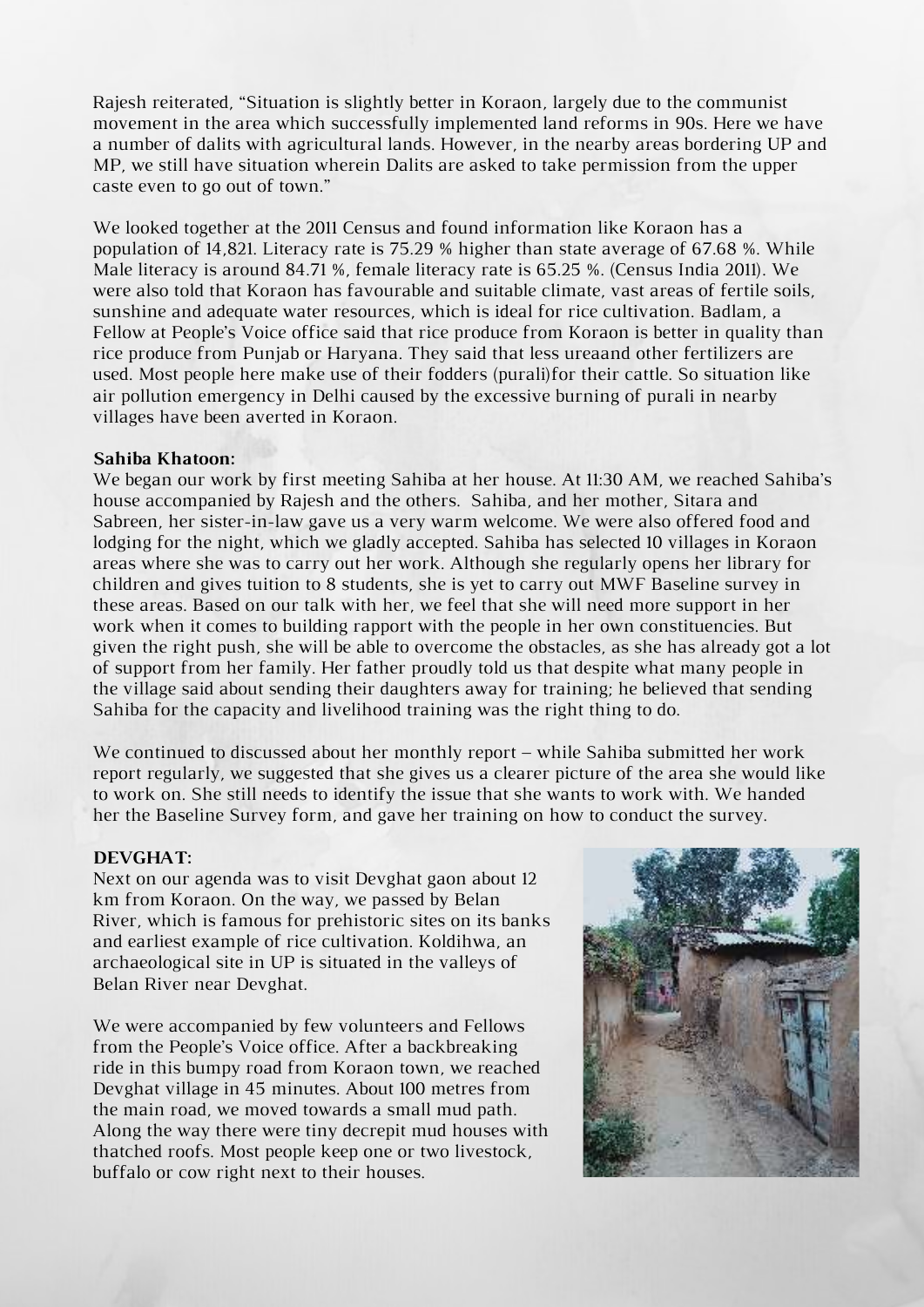Few people were around, small girls running around barefoot. We saw a small child, scantily dressed in this cold December afternoon sitting on the ground crying, Poverty and malnutrition was evident.

We gathered outside the tiny mud house of Jamilunnisa. Niaz Ahmed her husband is a poor labourer and Jamilunnisa, herself a housewife, is also engage in beedi rolling. Soon more and more people came. Some women came there with their baskets, while rolling beedis they talked about their living conditions.

In Devghat, women engaged in beedi-rolling are paid Rs. 60 for rolling a thousand beedis. None of the women wore gloves to protect their hands or masks to cover their mouth, which puts them at the risk of developing skin diseases, menstrual disorders, and respiratory ailments etc. While they are not particularly happy with the amount, they accept the arrangement since it is a question of their livelihood, and that they are assured a regular sum of money. Besides, the women say, they aren't qualified to take up any other job.



*Qulabsa, 12 years old, class 5 student, still struggle with basic counting*

2011 census indicated that the total population of Devghat is 4537. Child Sex Ratio is 844, lower than UP average of 902. Literacy rate is 57.90 % Male literacy stands at 69.06 % while female literacy rate is 45.97 %. Though parents sent their children to school, but beyond Class 8, they have to go to a nearby village so, many left schooling after Class 8. There is a school run by the Mosque, but many of them cannot afford the monthly fee of Rs. 200 per child. Moreover, the school only provides religious education. Asma Begum said, "We can hardly afford school uniform and books."

We asked about Mid Day Meal (MDM) at government schools. Jamilunnisa said that although Govt schools served MDM, the food they served is so bad that even children came back without eating it. Jamilunnisa also told us how earlier teachers in the Primary School were not regular and how after making several inquiries to the concerned authorities with the help of Sahiba, teachers are now attending school more regularly.

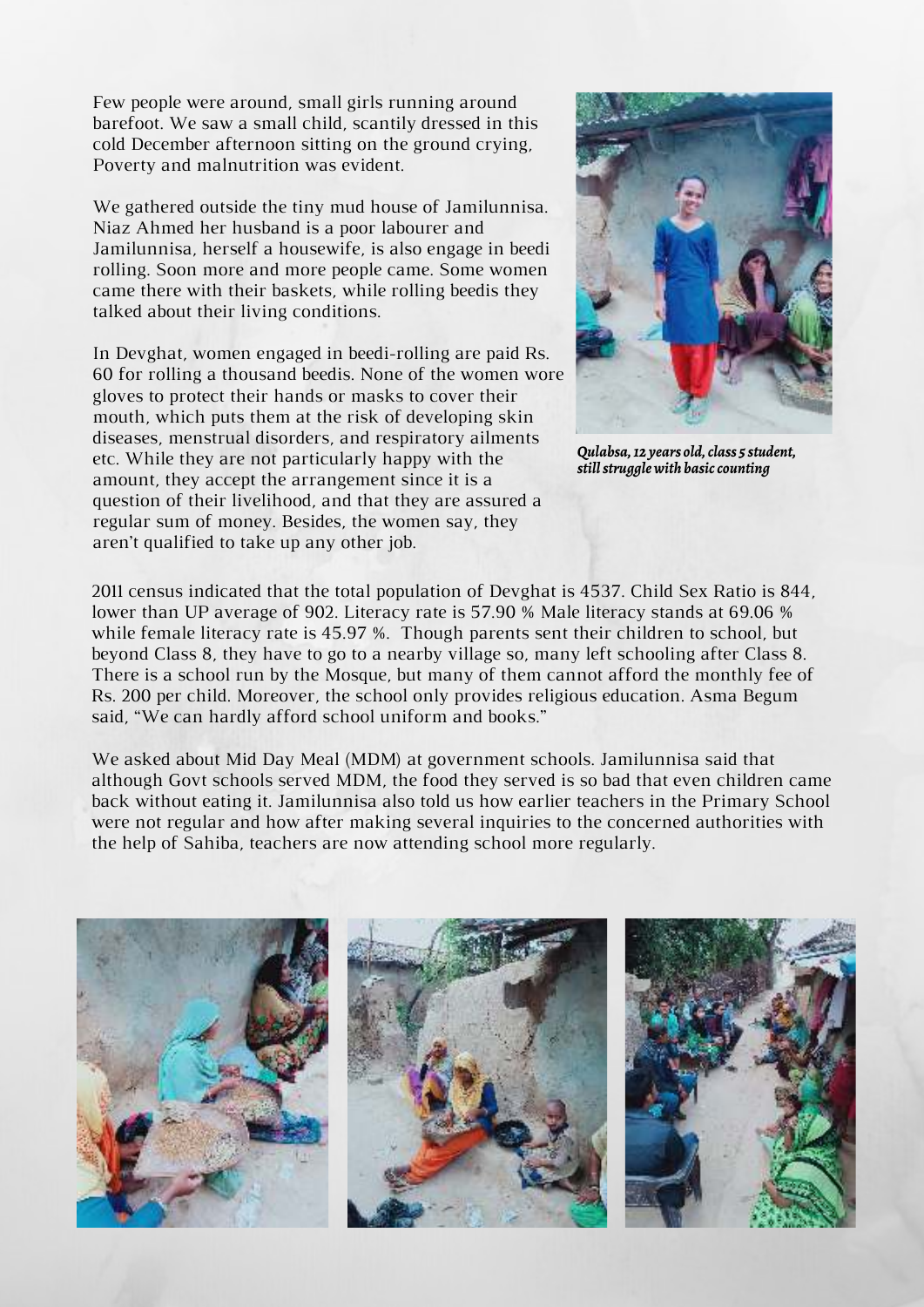On our way back to Koraon from Devghat, we stopped near the banks of Belan River and watched the sun slowly disappearing below the horizon. It was a beautiful sight. On the main road, we could see a group of labourers walking hurriedly back towards their village after a day's work. The words of the poet Robert Frost came to mind: *The woods are lovely, dark and deep, But I have promises to keep, And miles to go before I sleep.*

### **Jahana Bano**

*Kusfara Village*

At about 6:30 PM we went to Kusfara to meet Jahana Bano, another MWF Fellows. Jahana is from a poor family, her father, a mazdoor died a few years back. Two of her sisters are already married and she is left with her mother who had a neardeath accident while working in the field one year ago. The accident has left a permanent imprint on her, both physically and mentally. For her, Jahana was the only hope for their livelihood.

While in Delhi, we made several efforts to get in touch with Jahana but to no avail, so we made sure that we do not come back without seeing her and have a talk with her. However, she was not around when we went to her house, so we waited for her at Irfan's house, very close to where she lives. Few minutes later, she came with her mother. She rarely spoke and when she did, her voice was so low that it was hardly audible. All the confidence that she had gained in DSK was fast disappearing. We asked her about her work, the challenges she faced and also the reason for the delay in submitting her report.





*Jahana Bano came with her mother and family to meet the team* 

Jahana's mother would reply each time we asked Jahana a question. Later on we were told that Jahana herself is not fully literate, so for her writing a report is a big challenge when she could only barely write her name. So when we inquired who wrote the reports we have been getting from her. Irfan said that he would mostly do the writing for her.

She told us about her overwhelming responsibility at home, both financially and emotionally, which makes her depressed and helpless. When we talked to her, she listened intently and almost tearfully. Few of the volunteers who accompanied us on this visit assured her of their willingness to support, but also emphasized that she needs to be more involved. We then asked her to come the next day for our field visit, which she readily agreed. However, the next day, she quickly made an excuse to go home before we could begin our field visit.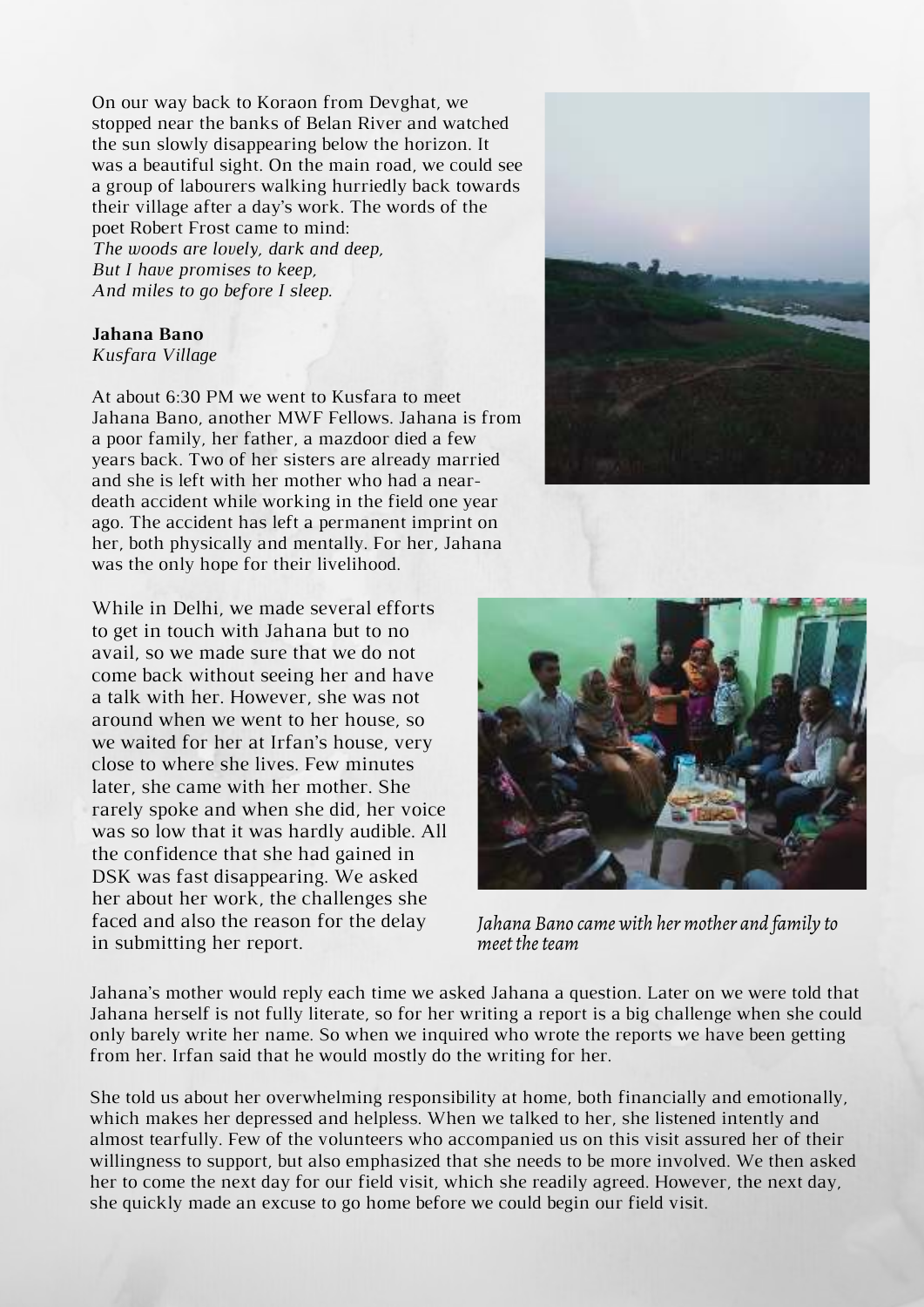

## **2 December 2019**

# **Wali Mohammad Sharunisha Islamia Junior High School**

On ourway to People's Office, we stopped at the Private school just opposite People's Voice's office. The school is for children up to Class 8 and has around 400 students, 150 girls and 250 boys. Ritesh Mishra, the Sanskrit teacher told us that there are around 15 teachers. The school has option for both Urdu and Sanskrit as compulsory subject. The children we saw seems to be doing slightly better, they look relatively happier, and healthier than the kids we saw in Devghat or later on at Koilareha Village.

Haider Ali, Administrator for the school said that the school was established in 2014 in memory of his grandfather, a poor humble man, who used to repair umbrella on the roadside. But this man against all odds manage to send all his children to school and one of them even became a teacher in a government school later on. Acknowledging his father's commitment to education, his son with the help of other people from his community established this school. Later Rajesh Bhai who came to join us in the school told us **that this is the only school within 40 km radius of this area run by the Muslim community by their own initiatives.**

### **People's Voice Office**

A group of 18 young volunteers and Fellows from DSK as well as 2 MWF Fellows, Sahiba and Jahana gathered at People's Voice office. After a round of introduction, we continued with a brief discussion about their work, the challenges faced as well as achievements. They reiterated that the biggest challenge would be caste discrimination, which is still prevalent in the area, and the callous attitude of some of the Pradhan. For Sahiba, it was the women who wore purdah even at home, thus making it difficult for her to interact with them.

Irfan said that there is a social cooperation between the Dalit and Muslim in Koraon. However, when it comes to education, Muslims lag far behind the Dalits. Due to acute poverty, many Muslims parents are not sending their children to school, and there is a very high school dropout rate. He also said that domestic violence is also rampant.

We brought with us a short film made by Iffat Fatima titled "Ujalay Ki Ore", a short puppet film about the Muslim Personal law. We screened it for awareness purpose regarding the rights of Muslim women under Islam. This was followed by a short discussion. Rajesh and the others in the group said that they were not aware that Islam has given so many rights for the women.



*Meeting volunteers and Fellows from different parts of Koraon at People's Voice office*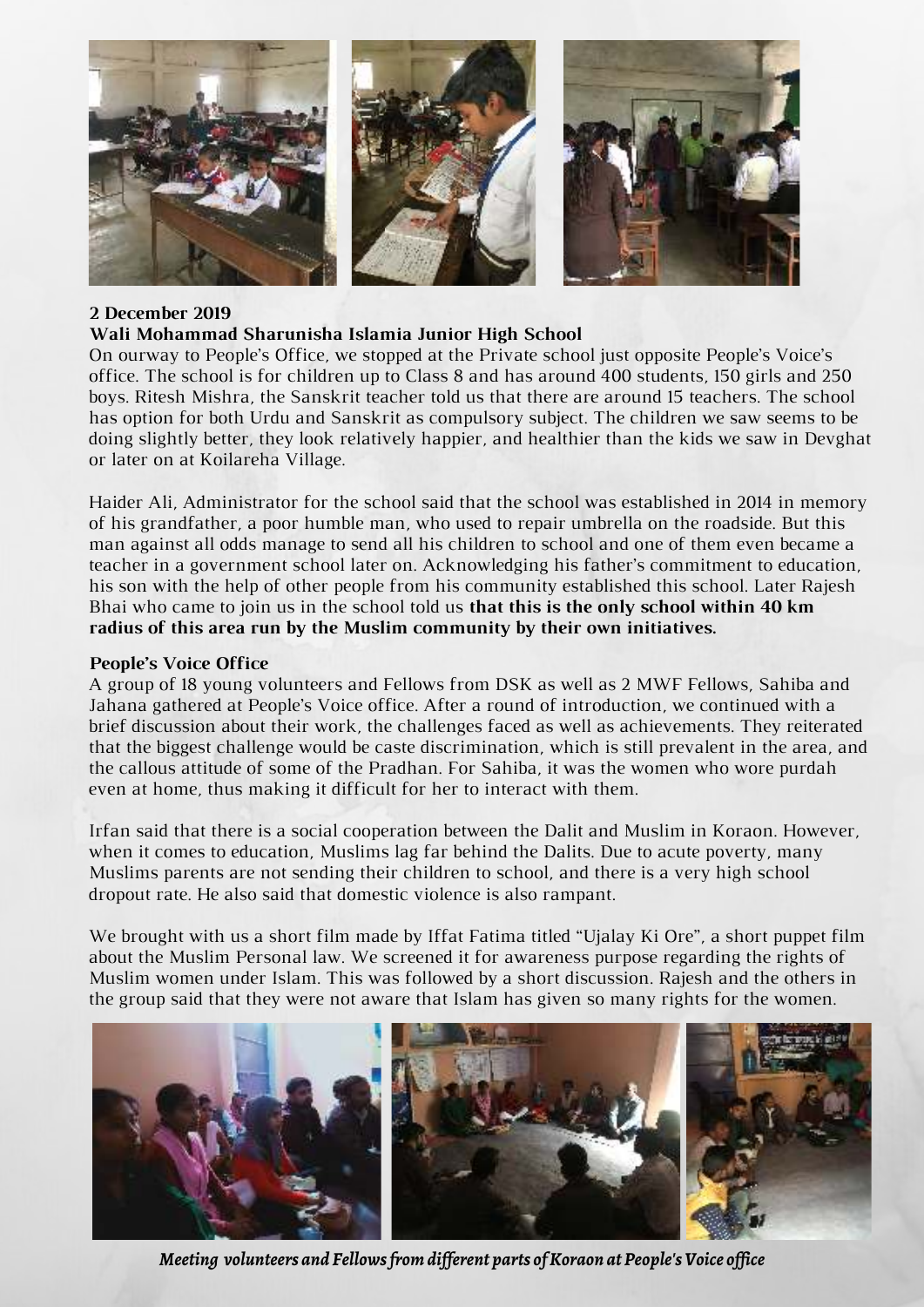# **Koilareha Gaon:**

Rakesh Bhai and the others took us to Koilareha village, about 8 km from Koraon. After a back-breaking ride for about 45 minutes, we reached Koilareha. Soon we left the main road and approached the mud track and stopped at Khalikhunisa's house. Here a group of young girls, men and women came to meet us. Among them was Anjuman Ali (67 years old) who regaled us with his melodious voice. He said that he used to travel all over the country, performing with a Notanki team. He sang two qawaalis for us.

*"Kisi ko kahin ki huqumat mili hai Kisi ko kahin ka khazana mila hai Khuda ki kasam meri Qismat to dekhon Nabi ka mujhe ashiqana mila hai"*



**Anjuman Ali (67 years old) regaled us with qaqaalis** 

A few metres away from the house of Khaliqunisha, there is a small mosque where they have recently made a room meant for a madrasa/makhtab. We saw that the mosque had some loudspeakers placed on top; we asked if there was any complaint about the Azaan in loudspeakers. Someone replied, "Hindus and Muslims are living together in peace here. In fact, the Hindus are happy to have a Mosque as the sound of Azaan helps them keep their time."

The Muslims here follow a number of popular/cultural practices. They perform Tazia, and also go to Sufi Mazars. We find here Muslim women with 'sindur' and "sari" which is considered to be 'Hindu practices' by other Maslaki/sectarian groups in Islam. The practice continues to this day, perhaps due to the absence of Islamic proselytizing organizations like Tablighi Jammat and maslaks/sects like Deobandis and Ahl-e-Hadees. Few Muslims here have small pieces of land ranging from one to three bigha. However, majority of the Muslims are landless.

People here spoke of the irregularities in the distribution of ration card, Pradhan Mantri Gramin Awas Yojana and the pathetic road condition in the village. When we asked why not meet the local authorities. To this, one of them responded, "Most of the government schemes such as ration card, free cooking gas etc are now issued in the name of the female head of the family, so, men are now passing on the responsibility of dealing these issues to women." We found this reply rather strange.

Khaliqunisha said that like many people of the village, she received her old age pension of Rs. 500 rupees per month. The village ration shop is located 4 km away from the village and because of the distance many people are unable to avail the facility.

Most of the women in the village are engaged in beedi rolling while the men are away in nearby towns or cities to work as wage labourers. There are also few people like Khalikhunisha's sons who are engaged in making steel almirah and cooler tin box. A number of labourers from the bordering area of Madhya Pradesh also come here for work, thus lowering the already very low wages in this area.

Just like Devghat, the women in Koilareha had come to talk to us came with their basket in their hand. Shabnam came with her 8-month-old child, while putting her child to sleep in her lap, she was simultaneously rolling her beedis.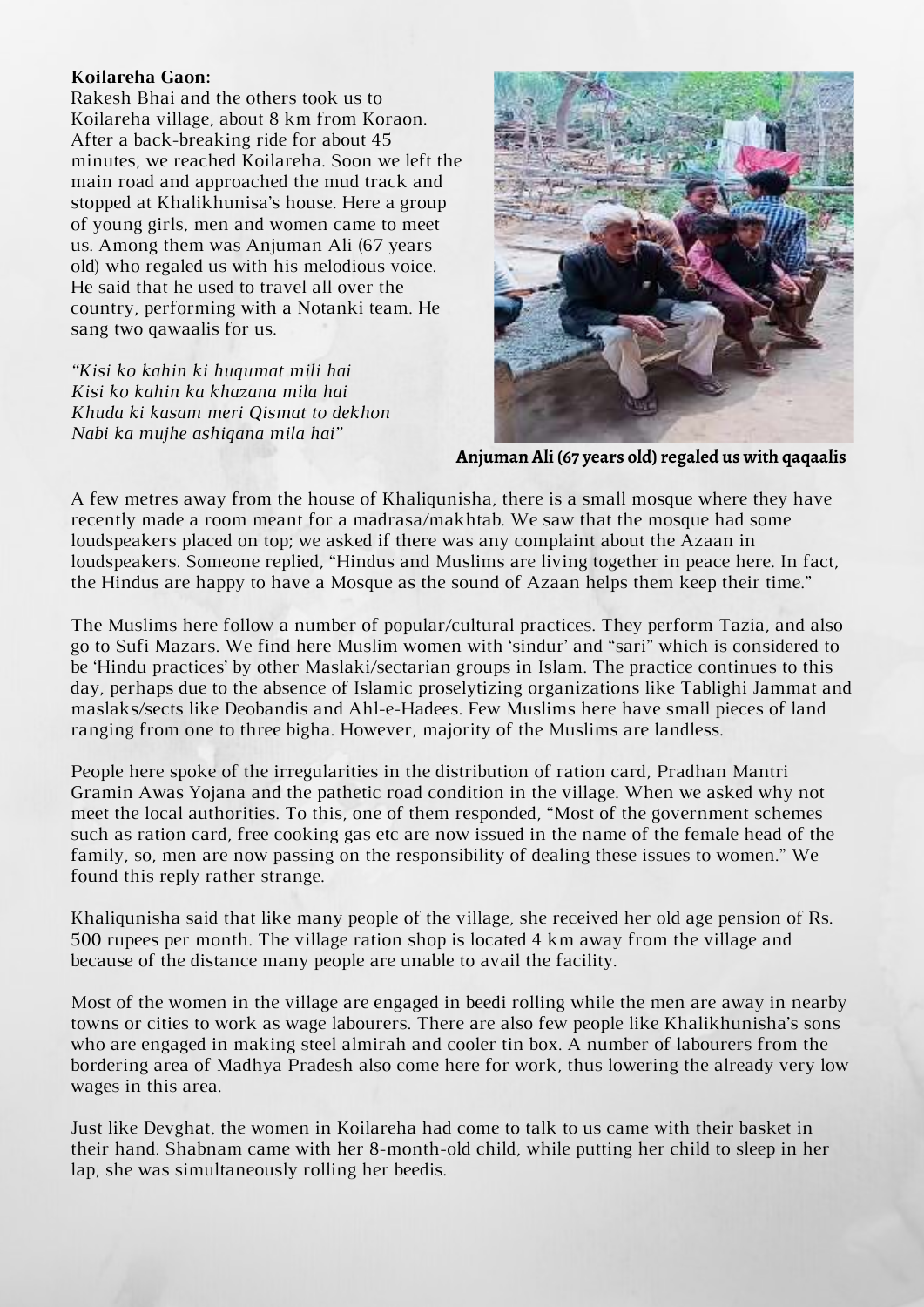She said that for every thousand rolls of beedi, they get a measly sum of Rs. 65. Though she knows that she's earning a low wage, she says she can't quit this job since she doesn't have any other skill. "We will die of starvation, if we don't roll beedis".

Another woman sitting next to her said, "Beedi is made of three things; Surti (Tobacco), Dhaga (thread) and Tendu leaves. Women put their skill and labour to make beedi. A woman with her household chores and child care, is able to roll about 500-700 beedis, which means we earn upto Rs. 30-35 a day."

To increase their income, women will go to nearby areas to collect the 'tendu leaves,' which involves the risk of getting caught by the forest guard, as it is illegal to take it without official permissions. When women use their own 'tendu' leaves they are paid Rs. 80 per 1000 beedis, a margin of Rs. 15-20.



*Shabnam with her small child sleeping in her lap, simultaneously rolling her beedis and answering our questions*



The women told us that there are various contractors of beedi involving politicians and businessmen who are selling these beedis under different brand names like "Sundar Pari Beedi", "Mor Chaap Beedi" and "Shyam Beedi". They get the government land on contract by bidding the highest amount of money to extract the Tendu leaves for a specific period. The middlemen provide the raw materials to the women. According to the beedi rollers, the middlemen can be very callous in extracting profits from this work. Moreover, beedis, which did not qualify a specific standard set by them, are discarded as waste without payment.

Most of the women complained about the health hazards of doing this work which effect their eyesight and lungs etc. When asked about the health system in the area, they informed us that there is one Homeopathic dispensary in the village. However, the women prefer to go to a private doctor.